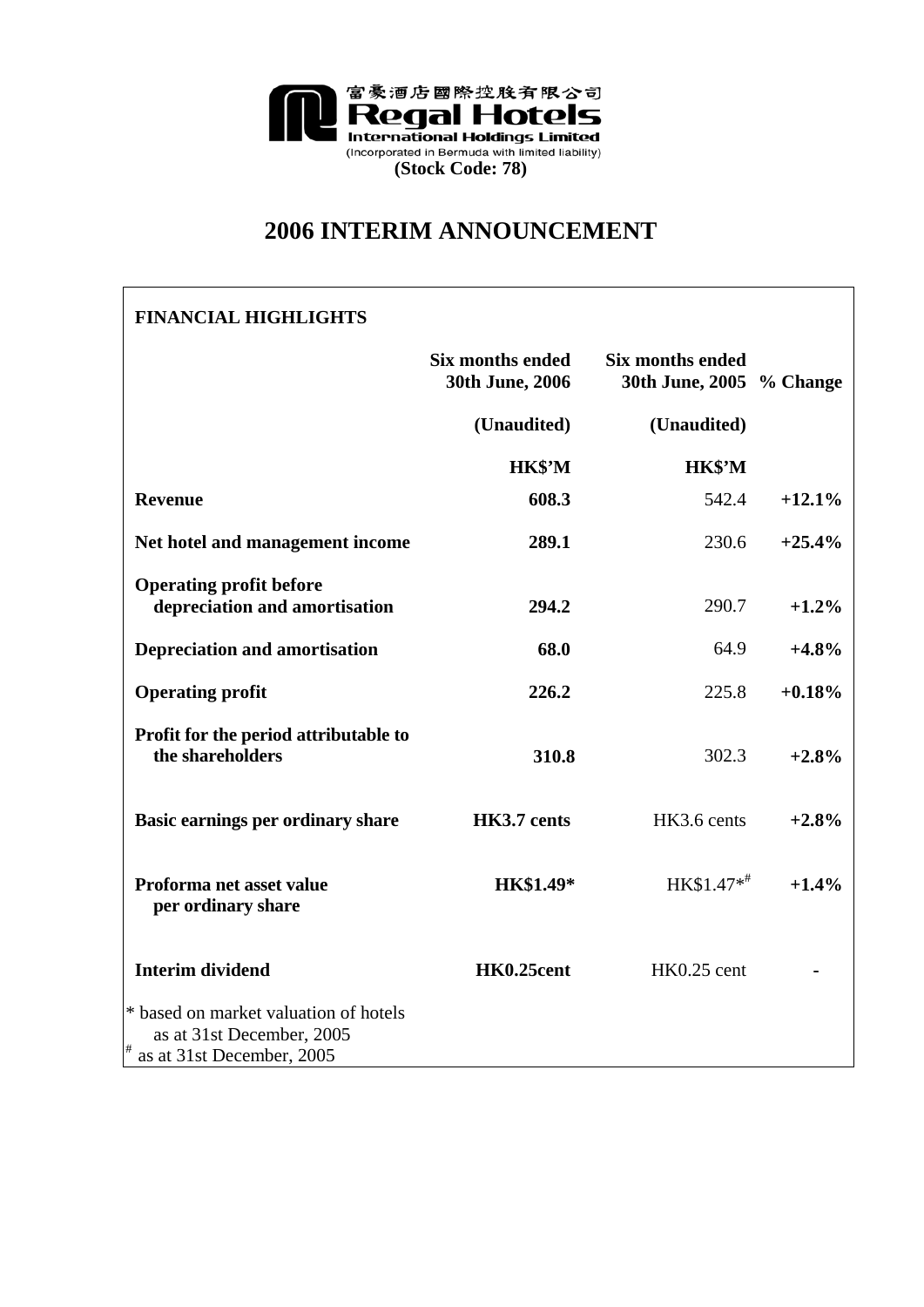

## **Press Release September 18, 2006 For Immediate Release**

## **Regal Hotels Group Announces 2006 Interim Results**

Regal Hotels International Holdings Limited ("the Regal Group", stock code: 078) announced today the interim results for the period ended June 30, 2006.

For the six months ended 30th June, 2006, the Group achieved an unaudited consolidated profit attributable to ordinary shareholders of HK\$310.8 million, as compared with the profit of HK\$302.3 million for the corresponding period in 2005.

In view of the satisfactory results achieved, the Directors have resolved to declare the payment of a interim dividend of HK0.25 cent per ordinary share for the financial year ending December 31, 2006 (2005 – HK0.25 cent).

## **HOTELS**

In the first six months of 2006, there were a total of approximately 12.2 million visitor arrivals to Hong Kong, representing an increase of about 11.1% as compared with the same period last year. Benefiting from the Individual Visitor Scheme, visitors from mainland China also increased by about 14% to over 6.7 million, accounting for about 55% of the total visitors to Hong Kong during the period. Based on the information published by the Hong Kong Tourism Board, the average occupancy rate for all the surveyed hotels in Hong Kong during this six month period was about 86%, corresponding to an increase of about 3.6% over that recorded in the first half of 2005, while the average achieved room rate has over the same comparative period gained by about 16.2%.

Partly affected by the works being carried out at some of the hotels on renovation of rooms as well as for the asset enhancement programme as referred to below, the combined average room occupancy for the five Regal Hotels in Hong Kong during the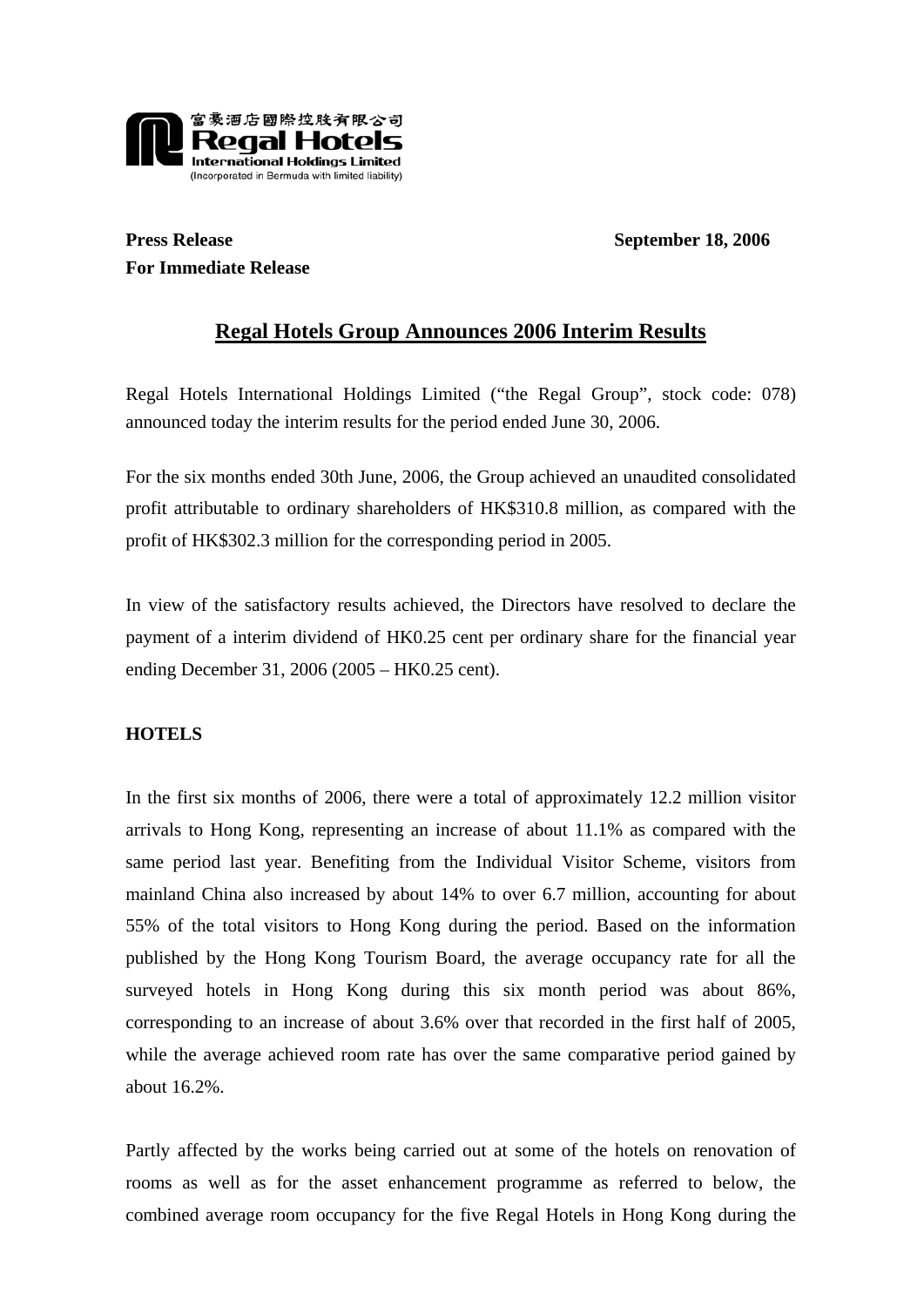first six months under review was about 2.2% marginally below the level attained in the first half of 2005, but the combined average room rate has improved by 15.5%. While the Regal Airport Hotel is continuing to catch up on its room occupancy, the other four Regal Hotels in Hong Kong are operating steadily at a level of about 90%.

Total hotel profits (including management fees and rental income) for the period amounted to HK\$289.1 million, representing an increase of about 25.4% above the corresponding figure attained last year. Over the same comparative period, the gross operating profit margin of the Group's hotel operations in Hong Kong also improved from 45% in 2005 to 50% in the current year.

Extensive renovation and upgrading works have been carried out progressively at the five Regal Hotels in Hong Kong in recent years to enhance their quality and facilities, and these have enabled them to achieve increasing room rates without affecting market competitiveness. To cater to the growing business from the conventions and exhibitions market, particularly after the opening of the Asia World-Expo convention center at the Hong Kong International Airport in December last year, the Regal Airport Hotel has recently completed the conversion of a portion of the basement floor into an Executive Conference Center comprising 13 new state-of-the-art meeting and conference rooms as well as the renovation of 21 hotel rooms to be fitted with spa facilities.

The asset enhancement programme planned at four Regal Hotels in Hong Kong (other than Regal Kowloon Hotel) will add, in stages, an aggregate of 461 additional hotel rooms, boasting the total room count of the hotels owned by the Group in Hong Kong to over 3,800. The asset enhancement programme for the addition of 274 hotel rooms in Regal Riverside Hotel in the three additional floors to be added on top of the existing building structure is aimed to be completed before the holding of the Olympic Equestrian Events to be held in Shatin in July 2008, subject to agreement being able to be concluded with the government in the near future on the amount of applicable land premium payable. All the other portions of the asset enhancement programme are scheduled to be completed by the end of the third quarter of 2007.

The Group views the PRC market as critically important within its overall business development plans and intends to expand its hotel network to other selected cities in mainland China when appropriate opportunities arise.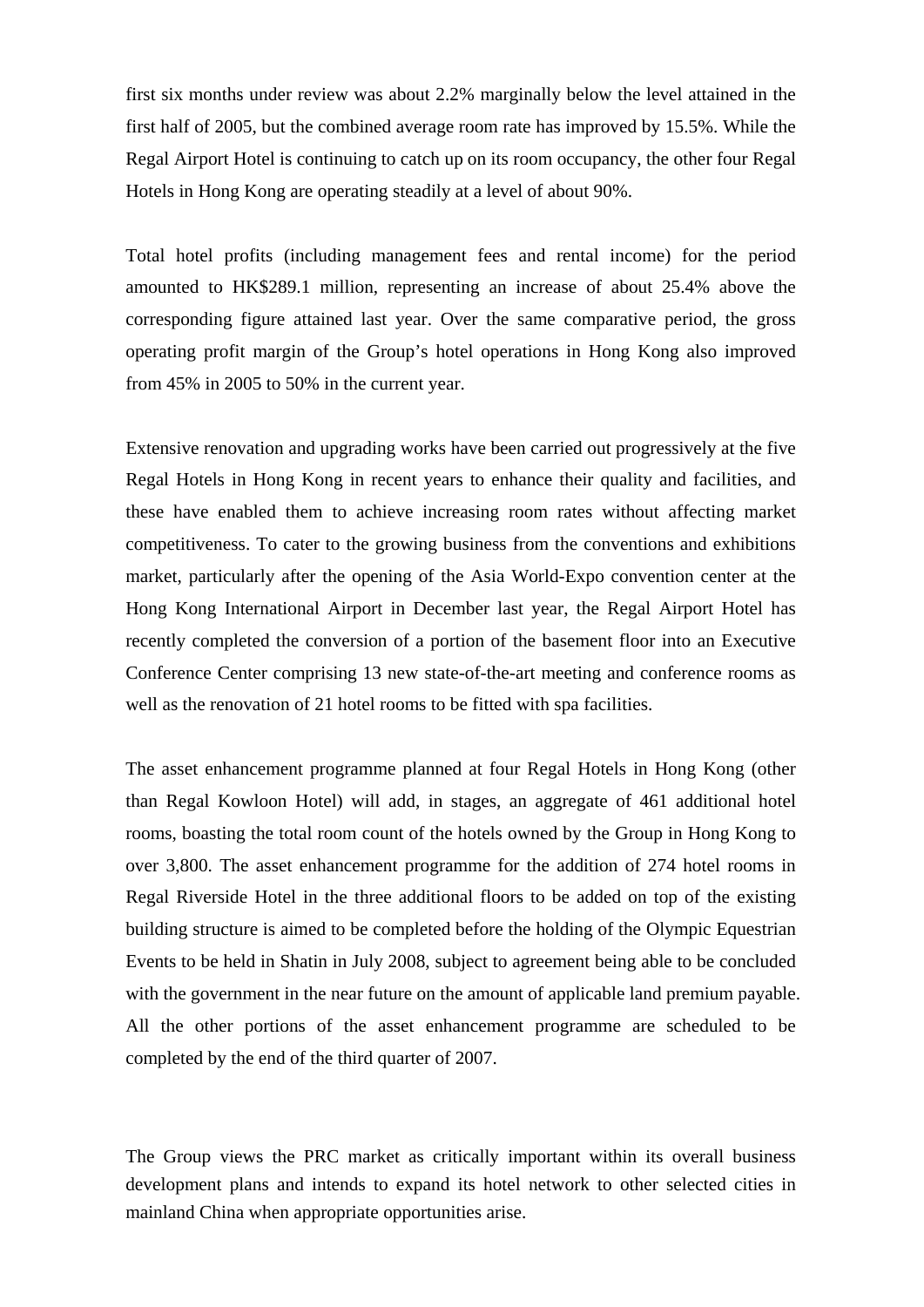#### **PROPERTIES**

The Group and Paliburg Holdings Limited each beneficially owns a 50% equity interest in a company which, in turn, holds a 59% interest in an investee company established in the PRC. The investee company has entered into the Land Grant Contracts for the Phase I land sites comprised in a comprehensive development project located at Chao Yang Men Wai Da Jie in the Central Business District of Beijing, PRC and the related land premium payable under the Land Grant Contracts was fully settled in April 2006. The overall development project entails total permissible gross floor area of about 4,630,000 square feet, planned to comprise office, residential, hotel, commercial and carparking accommodations. While the requisite development and design plans are being revised, the investee company is actively working to secure its rights to the remaining land site comprised in the overall development project.

During the interim period under review, the Regalia Bay development in Stanley, Hong Kong contributed a profit of HK\$217.1 million (2005 – HK\$140.6 million) to the Group. Although the volume of transactions in the high-end luxury residential market in Hong Kong has slowed down recently, the Group remains optimistic of the future of this segment of the property market. Pending the revival of an active market, certain house units have in the meanwhile been leased out at satisfactory rental yield.

Subsequent to the half year end date, the Group disposed of in August 2006 its equity investments held in a listed company for an aggregate consideration of approximately HK\$195 million and the gain arising from such disposal will be reflected in the results for the full year ending December 31, 2006.